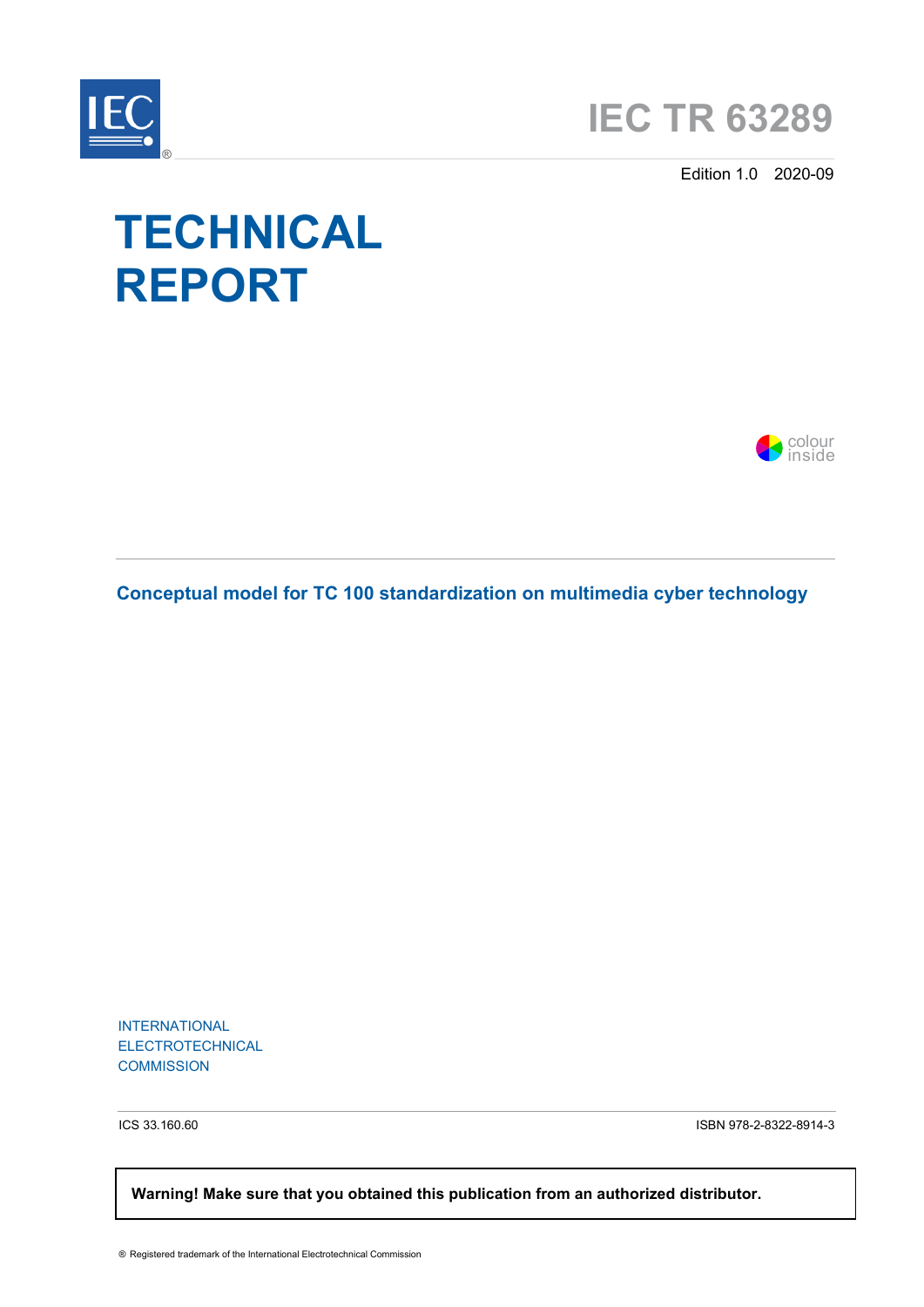# **CONTENTS**

| 1 |                                                                     |                                                                      |  |  |  |  |
|---|---------------------------------------------------------------------|----------------------------------------------------------------------|--|--|--|--|
| 2 |                                                                     |                                                                      |  |  |  |  |
| 3 |                                                                     |                                                                      |  |  |  |  |
| 4 |                                                                     |                                                                      |  |  |  |  |
| 5 |                                                                     |                                                                      |  |  |  |  |
|   | 5.1                                                                 |                                                                      |  |  |  |  |
|   | 5.2                                                                 |                                                                      |  |  |  |  |
|   | 5.3                                                                 |                                                                      |  |  |  |  |
|   | 5.4                                                                 |                                                                      |  |  |  |  |
|   | 5.5                                                                 |                                                                      |  |  |  |  |
| 6 |                                                                     |                                                                      |  |  |  |  |
|   | 6.1                                                                 |                                                                      |  |  |  |  |
|   | 6.2                                                                 |                                                                      |  |  |  |  |
|   | 6.3                                                                 |                                                                      |  |  |  |  |
|   | 6.4                                                                 |                                                                      |  |  |  |  |
|   | 6.5                                                                 |                                                                      |  |  |  |  |
|   | 6.5.1                                                               |                                                                      |  |  |  |  |
|   | 6.5.2                                                               |                                                                      |  |  |  |  |
|   | 6.5.3                                                               |                                                                      |  |  |  |  |
|   | 6.5.4                                                               |                                                                      |  |  |  |  |
|   | 6.6                                                                 |                                                                      |  |  |  |  |
|   | 6.7                                                                 |                                                                      |  |  |  |  |
|   | 6.8                                                                 |                                                                      |  |  |  |  |
| 7 |                                                                     |                                                                      |  |  |  |  |
| 8 |                                                                     |                                                                      |  |  |  |  |
| 9 |                                                                     |                                                                      |  |  |  |  |
|   | 9.1                                                                 |                                                                      |  |  |  |  |
|   | 9.2                                                                 | Methodology of computing data to provide good quality reproduction23 |  |  |  |  |
|   | 9.3                                                                 | Measurement method for the minimum client devices and systems23      |  |  |  |  |
|   | 9.4                                                                 |                                                                      |  |  |  |  |
|   | 9.5                                                                 |                                                                      |  |  |  |  |
|   | 9.6                                                                 |                                                                      |  |  |  |  |
|   | 9.7                                                                 | Measurement and management method for devices and systems using      |  |  |  |  |
|   | 9.8                                                                 |                                                                      |  |  |  |  |
|   | 9.9                                                                 |                                                                      |  |  |  |  |
|   | 9.10                                                                |                                                                      |  |  |  |  |
|   |                                                                     |                                                                      |  |  |  |  |
|   |                                                                     |                                                                      |  |  |  |  |
|   |                                                                     |                                                                      |  |  |  |  |
|   | Figure 3 - TC 100 model and user communication from IEC 61998:20159 |                                                                      |  |  |  |  |

Figure 4 - Current status of activities related with cyber-physical system ...................................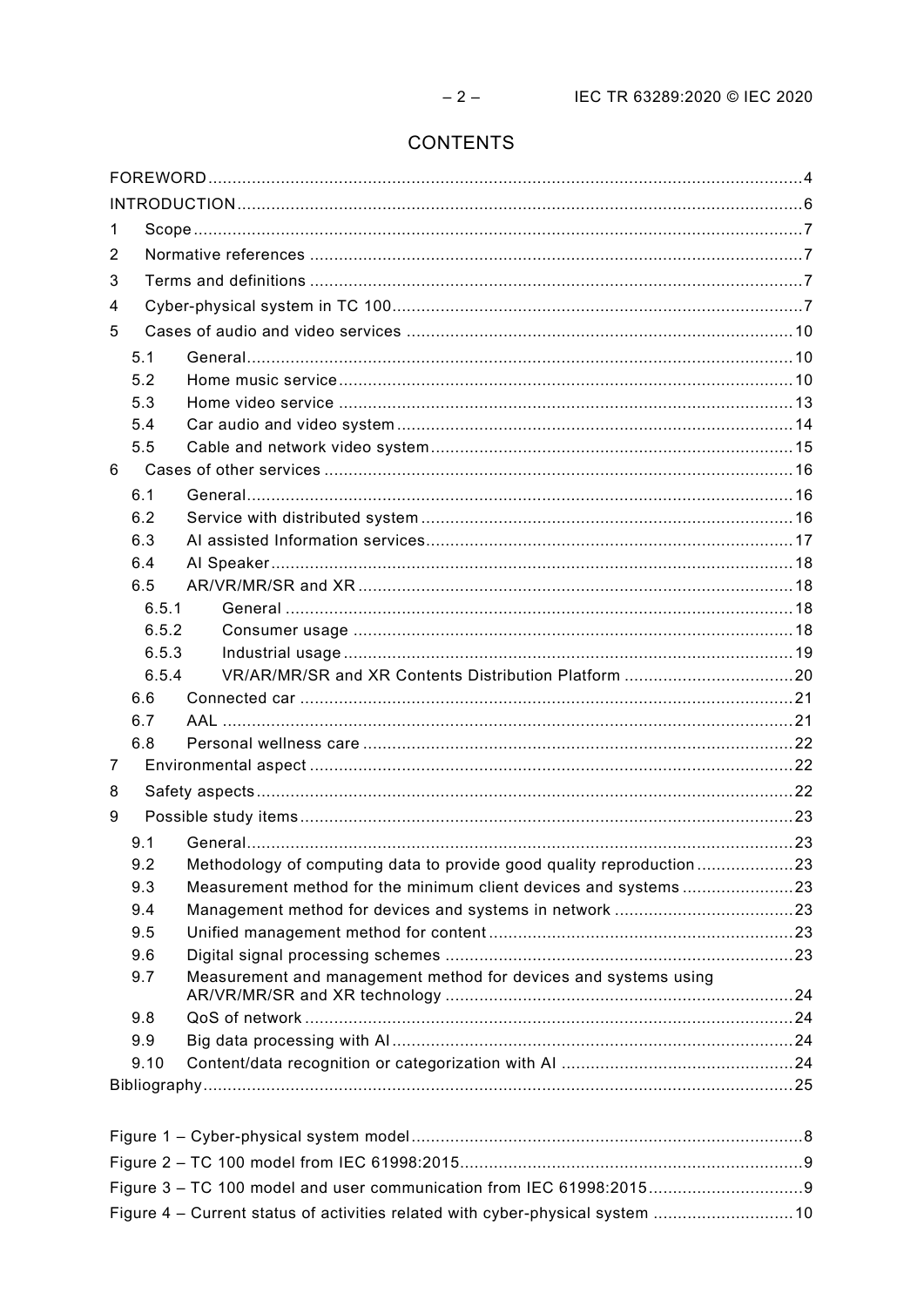| Figure 8 – Car audio systems consist of car main AV device and smartphone 15 |  |
|------------------------------------------------------------------------------|--|
|                                                                              |  |
|                                                                              |  |
|                                                                              |  |
|                                                                              |  |
|                                                                              |  |
|                                                                              |  |
|                                                                              |  |
|                                                                              |  |
|                                                                              |  |
|                                                                              |  |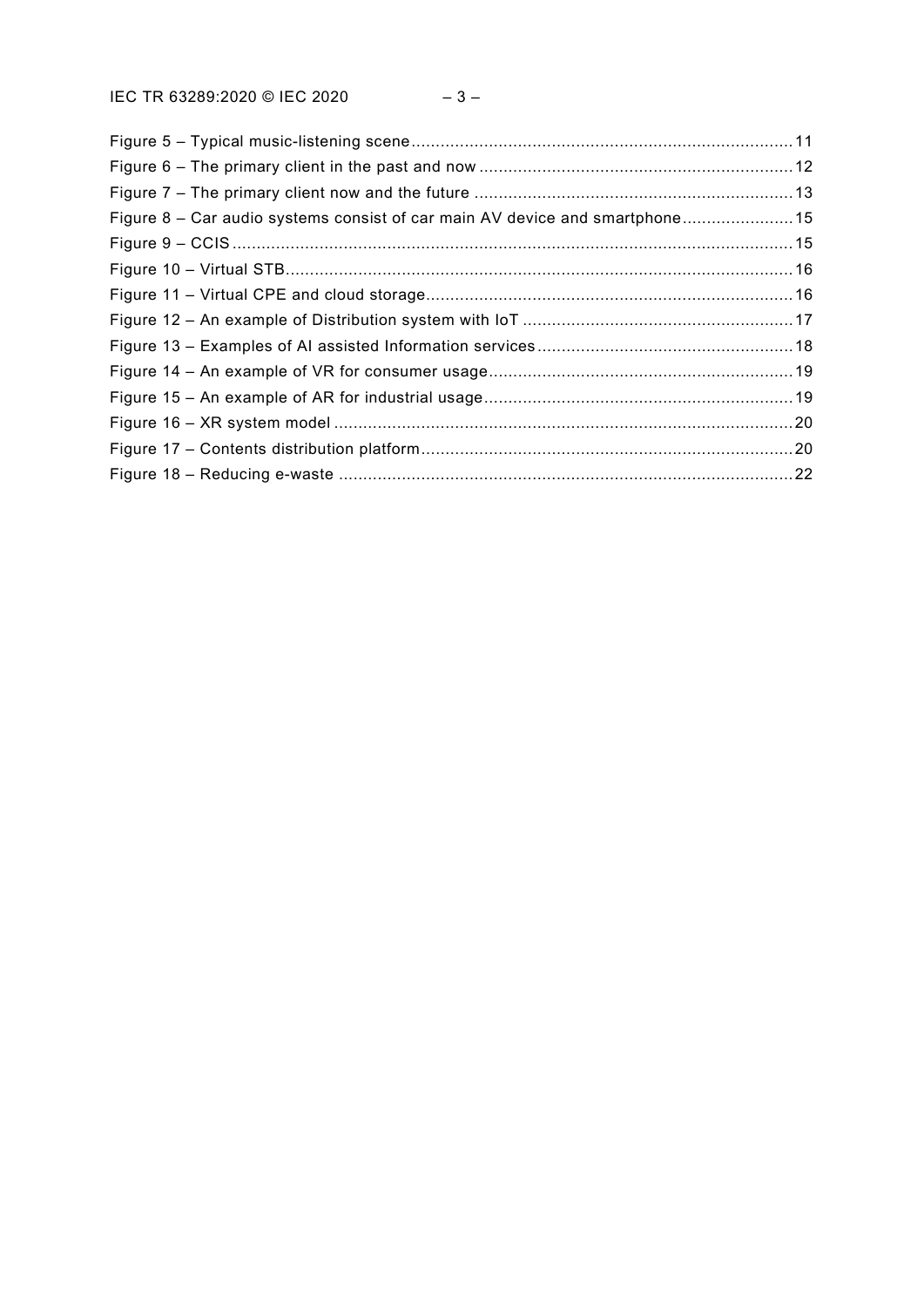#### INTERNATIONAL ELECTROTECHNICAL COMMISSION

\_\_\_\_\_\_\_\_\_\_\_\_

## **CONCEPTUAL MODEL FOR TC 100 STANDARDIZATION ON MULTIMEDIA CYBER TECHNOLOGY**

### FOREWORD

- <span id="page-3-0"></span>1) The International Electrotechnical Commission (IEC) is a worldwide organization for standardization comprising all national electrotechnical committees (IEC National Committees). The object of IEC is to promote international co-operation on all questions concerning standardization in the electrical and electronic fields. To this end and in addition to other activities, IEC publishes International Standards, Technical Specifications, Technical Reports, Publicly Available Specifications (PAS) and Guides (hereafter referred to as "IEC Publication(s)"). Their preparation is entrusted to technical committees; any IEC National Committee interested in the subject dealt with may participate in this preparatory work. International, governmental and non-governmental organizations liaising with the IEC also participate in this preparation. IEC collaborates closely with the International Organization for Standardization (ISO) in accordance with conditions determined by agreement between the two organizations.
- 2) The formal decisions or agreements of IEC on technical matters express, as nearly as possible, an international consensus of opinion on the relevant subjects since each technical committee has representation from all interested IEC National Committees.
- 3) IEC Publications have the form of recommendations for international use and are accepted by IEC National Committees in that sense. While all reasonable efforts are made to ensure that the technical content of IEC Publications is accurate, IEC cannot be held responsible for the way in which they are used or for any misinterpretation by any end user.
- 4) In order to promote international uniformity, IEC National Committees undertake to apply IEC Publications transparently to the maximum extent possible in their national and regional publications. Any divergence between any IEC Publication and the corresponding national or regional publication shall be clearly indicated in the latter.
- 5) IEC itself does not provide any attestation of conformity. Independent certification bodies provide conformity assessment services and, in some areas, access to IEC marks of conformity. IEC is not responsible for any services carried out by independent certification bodies.
- 6) All users should ensure that they have the latest edition of this publication.
- 7) No liability shall attach to IEC or its directors, employees, servants or agents including individual experts and members of its technical committees and IEC National Committees for any personal injury, property damage or other damage of any nature whatsoever, whether direct or indirect, or for costs (including legal fees) and expenses arising out of the publication, use of, or reliance upon, this IEC Publication or any other IEC Publications.
- 8) Attention is drawn to the Normative references cited in this publication. Use of the referenced publications is indispensable for the correct application of this publication.
- 9) Attention is drawn to the possibility that some of the elements of this IEC Publication may be the subject of patent rights. IEC shall not be held responsible for identifying any or all such patent rights.

The main task of IEC technical committees is to prepare International Standards. However, a technical committee may propose the publication of a Technical Report when it has collected data of a different kind from that which is normally published as an International Standard, for example "state of the art".

IEC TR 63289, which is a Technical Report, has been prepared by IEC technical committee 100: Audio, video and multimedia systems and equipment.

The text of this Technical Report is based on the following documents:

| Draft TR     | Report on voting |
|--------------|------------------|
| 100/3442/DTR | 100/3468/RVDTR   |

Full information on the voting for the approval of this Technical Report can be found in the report on voting indicated in the above table.

This document has been drafted in accordance with the ISO/IEC Directives, Part 2.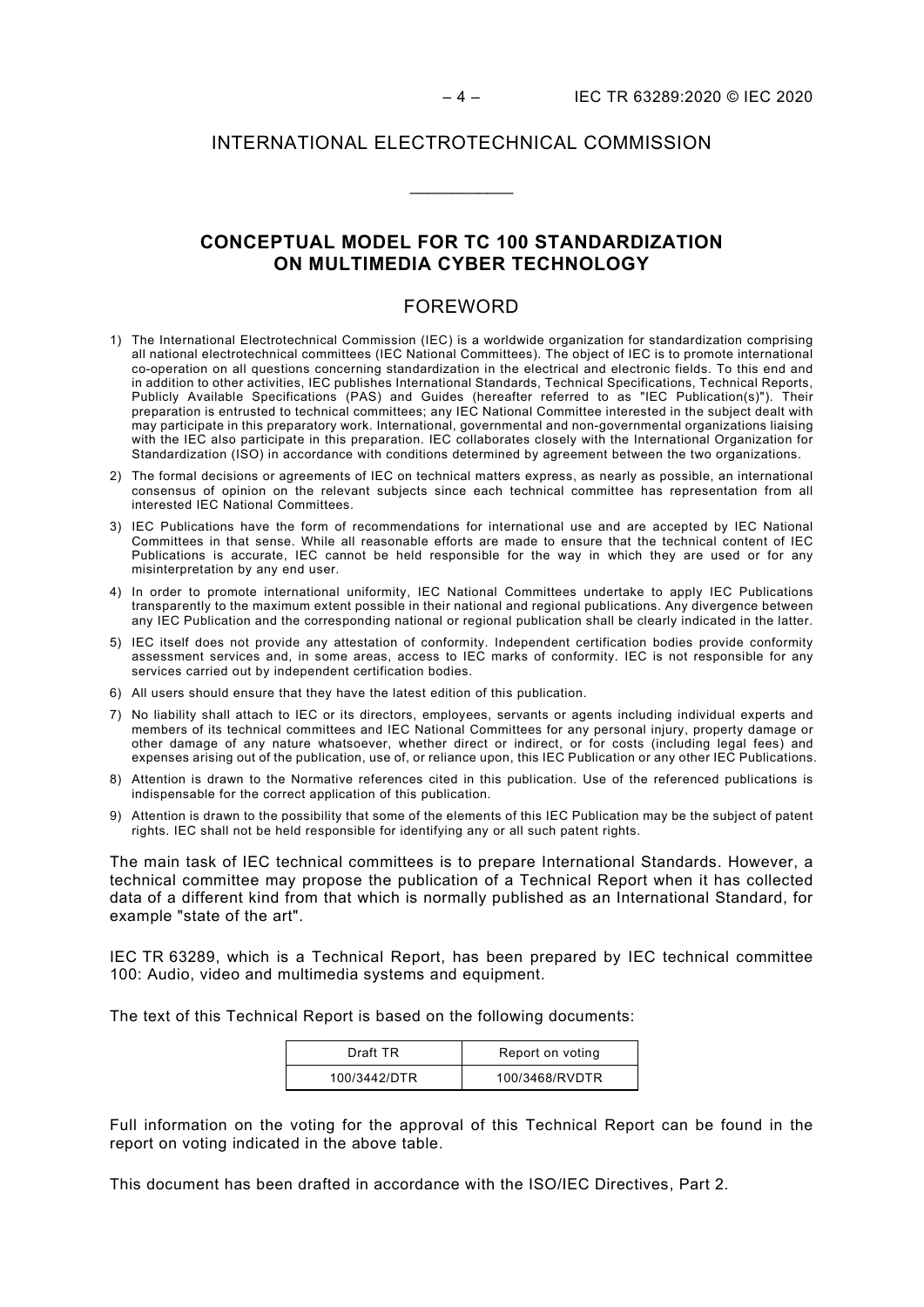The committee has decided that the contents of this document will remain unchanged until the stability date indicated on the IEC website under "http://webstore.iec.ch" in the data related to the specific document. At this date, the document will be

- reconfirmed,
- withdrawn,
- replaced by a revised edition, or
- amended.

**IMPORTANT – The 'colour inside' logo on the cover page of this publication indicates that it contains colours which are considered to be useful for the correct understanding of its contents. Users should therefore print this document using a colour printer.**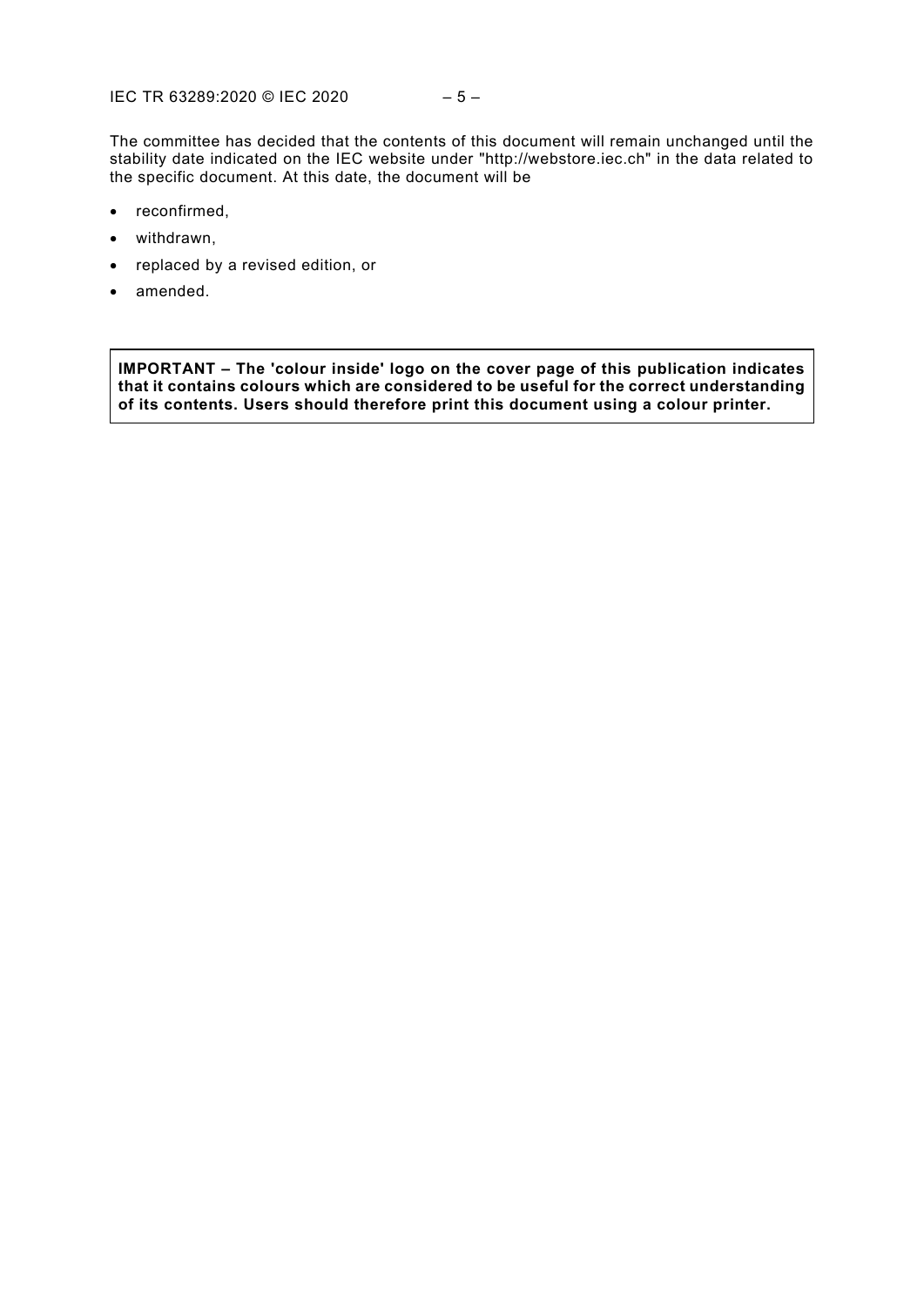#### INTRODUCTION

<span id="page-5-0"></span>IEC TR 61998:2015, *Model and framework for standardization in multimedia equipment and systems*, has already described cyber world applications and at the present time, some CE products with Internet service are starting to use these cyber world applications. TC 100 has only a few standards regarding this cyber world application up to now; however, now and in the future, TC 100 standardization must shift into cyber-physical systems.

"Study Session 10 – Multimedia cyber technology" was established to consider the cases of the multimedia cyber technology, including IoT or CPS, within the scope of TC 100, and proposes study items. This Technical Report explains these SS 10 studies and shows the possible future works of CPS within the scope of TC 100.